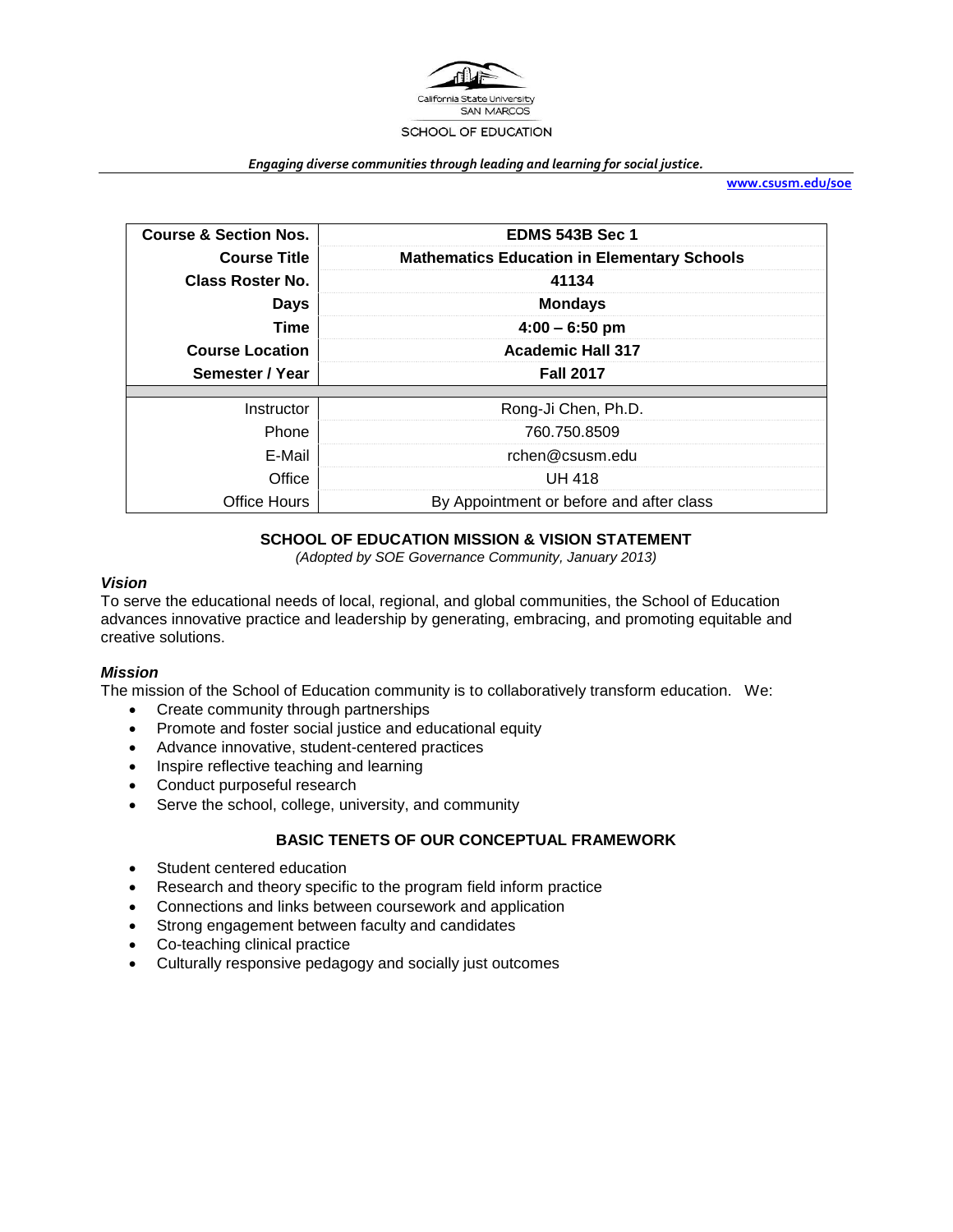## **COURSE DESCRIPTION**

### **Mathematics Education in Elementary Schools**

Focuses on how children develop mathematical understanding; children's mathematical thinking; curriculum development; methods, materials, planning, organization, and assessment in various elementary school curricula; and curriculum integration. Methods of cross-cultural language and academic development are integrated into the course. *Enrollment restricted to students in the ICP*.

### **Course Prerequisites**

Admission to the Integrated Credential Program.

### **Course Objectives**

Learning to teach mathematics well is challenging and, therefore, this course is but one stage in your process of becoming a mathematics teacher. We are expected to: (a) increase our skills of listening to students and asking questions, (b) develop an understanding of children's content specific thinking, (c) develop strategies to create a classroom environment that promotes the investigation and growth of mathematical ideas and to ensure the success of all students in multi-cultural settings, (d) deepen our understanding of the mathematics taught at the elementary school level, including such topics as place value, base systems, number theory, fractions, proportions, statistics, and algebra, (e) develop an understanding of the current issues and best practices in mathematics education, (f) develop a familiarity with the California Common Core State Standards, (g) understand the nature, purposes, and application of mathematics assessment and its relationship with curriculum, teaching, and learning, and (h) learn to teach content specific concepts using effective and appropriate strategies, including the educational use of technology.

## **REQUIRED TEXTS, MATERIALS AND ACCOUNTS**

## **Required Texts**

- Kamii, C. (2000). *Young children reinvent arithmetic: Implications of Piaget's theory* (2nd Ed.). New York: Teachers College Press. ISBN-13: 978-0807739044.
- California Department of Education. (2013). *California common core state standards for mathematics*. Sacramento, CA: Author.<http://www.cde.ca.gov/ci/cc/>(PDF, free download)
- California Department of Education. (2016). *Mathematics framework for California public schools: Kindergarten through grade twelve*. Sacramento, CA: Author. <http://www.cde.ca.gov/ci/ma/cf/mathfwchapters.asp> (PDF, free download)
- National Council of Teachers of Mathematics (NCTM) (2014). *Principles to actions: Ensuring mathematics success for all*. Reston, VA: Author.<http://www.nctm.org/PrinciplestoActions/> (eBook/PDF \$5 or print edition \$29)
- Several other readings are required and will be available for download.

### **Recommended Texts**

- Boaler, J. (2016). *Mathematical mindsets: Unleashing students' potential through creative math, inspiring messages and innovative teaching*. San Francisco, CA: Jossey-Bass. ISBN 9780470894521.
- Burns, M. (2007). *About teaching mathematics: A K-8 resource* (3rd Ed.). Sausalito, CA: Math Solutions Publications.
- Carpenter, T. P., Fennema, E., Franke, M. L., Levi, L., & Empson, S. B. (1999). *Children's mathematics: Cognitively guided instruction*. Portsmouth, NH: Heinemann.
- Carpenter, T. P., Franke, M. L., & Levi, L. (2003). *Thinking mathematically: Integrating arithmetic & algebra in elementary school*. Portsmouth, NH: Heinemann.
- Empson, S. B., & Levi, L. (2011). *Extending children's mathematics: Fractions and decimals*. Portsmouth, NH: Heinemann.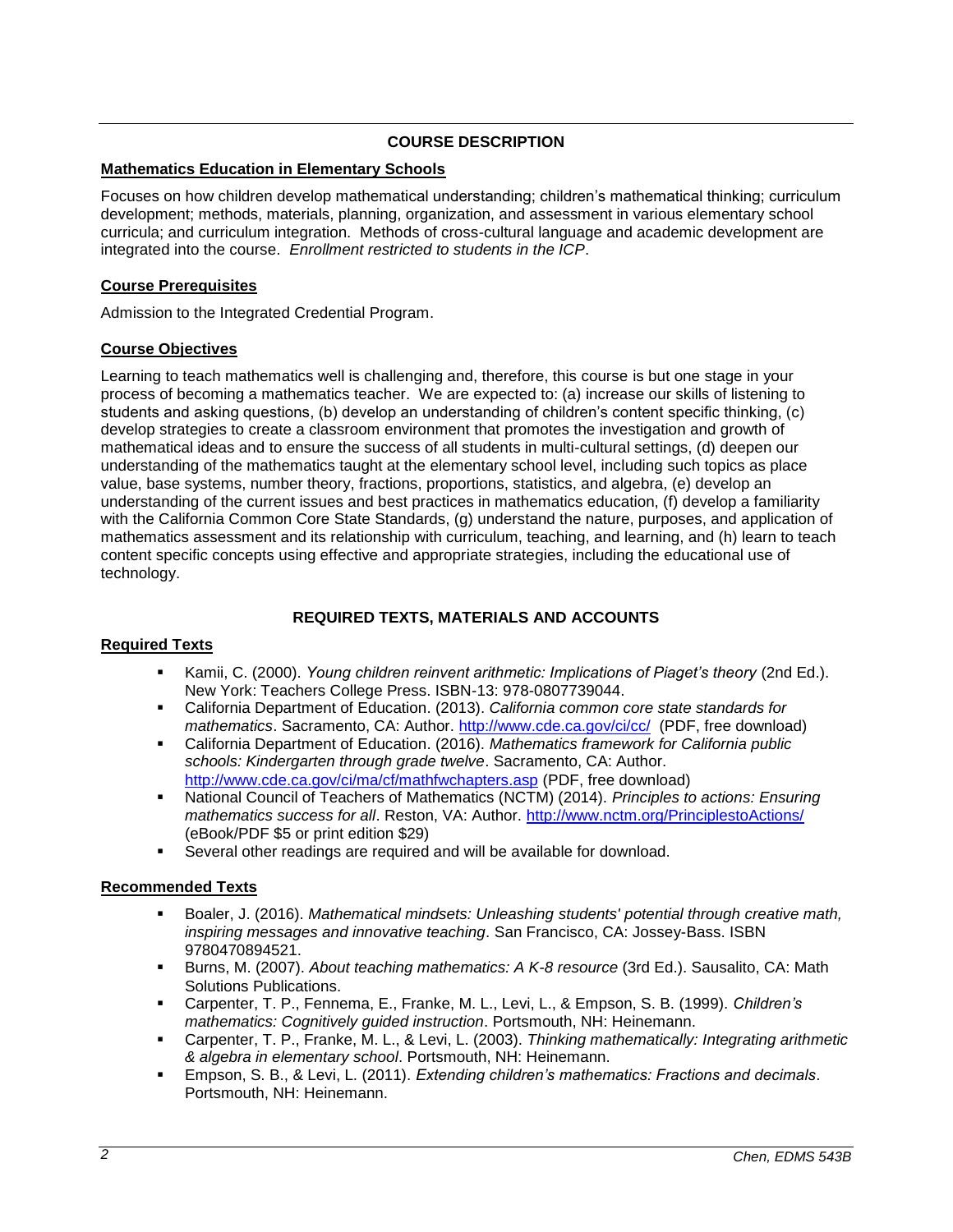- NCTM's professional journal: *Teaching Children Mathematics*, see <http://www.nctm.org/publications/toc.aspx?jrnl=tcm>
- Smith, M. S., & Stein, M. K. (2011). *Five practices for orchestrating productive mathematics discussions*. Reston, VA: National Council of Teachers of Mathematics.
- Van de Walle, J. A., Karp, K. M., & Bay-Williams, J. M. (2013). *Elementary and middle school mathematics: Teaching developmentally* (8th ed.). Boston: Allyn & Bacon.

**Hansen Curriculum Library:** You are encouraged to use the books, manipulatives, and multimedia in the Hansen Curriculum Library, located on the 5<sup>th</sup> floor of the Kellogg Library on the CSUSM main campus.

### **Cougar Courses**

The course materials and assignments are posted at Cougar Courses, accessible at [https://cc.csusm.edu/.](https://cc.csusm.edu/)

## **COURSE AND PROGRAM LEARNING OUTCOMES**

Upon successful completion of this course, teacher candidates will demonstrate the course objectives listed above. Teacher candidates will also complete other courses, clinical practice, and additional requirements for the credential program. Upon successful completion of the program, teacher candidates will demonstrate the following competencies and dispositions:

## **Authorization to Teach English Learners**

This credential program has been specifically designed to prepare teachers for the diversity of languages often encountered in California public school classrooms. The authorization to teach English learners is met through the infusion of content and experiences within the credential program, as well as additional coursework. Candidates successfully completing this program receive a credential with authorization to teach English learners. *(Approved by CCTC in SB 2042 Program Standards, August 02)*

### **Teacher Performance Expectation (TPE) Competencies**

The course objectives, assignments, and assessments have been aligned with the CTC standards for Multiple Subject Credential. This course is designed to help teachers seeking a California teaching credential to develop the skills, knowledge, and attitudes necessary to assist schools and district in implementing effective programs for all students. The successful candidate will be able to merge theory and practice in order to realize a comprehensive and extensive educational program for all students.

## **Teacher Performance Assessment**

Beginning July 1, 2008 all California credential candidates must successfully complete a state-approved Teacher Performance Assessment (TPA), as part of the credential program of preparation. During the 2017- 18 academic year the CSUSM credential programs will use either the CalTPA (California Teacher Performance Assessment) or the edTPA (Educative Teacher Performance Assessment).

## **edTPA**

Beginning in fall 2015, for newly entering initial candidates, the CSUSM assessment system is the edTPA. To assist with your successful completion of the edTPA, a capstone class is part of your curriculum. In this class edTPA related questions and logistical concerns are addressed. Additional support materials are available on the edTPA website: [http://www.edtpa.com/PageView.aspx?f=GEN\\_Candidates.html](http://www.edtpa.com/PageView.aspx?f=GEN_Candidates.html)

Additionally, to support your success in your credential program and with TPA, SOE classes use common pedagogical language, lesson plans (lesson designs), and unit plans (unit designs).

## **Expected Dispositions for the Education Profession**

Education is a profession that has, at its core, certain dispositional attributes that must be acquired and developed. Teaching and working with learners of all ages requires not only specific content knowledge and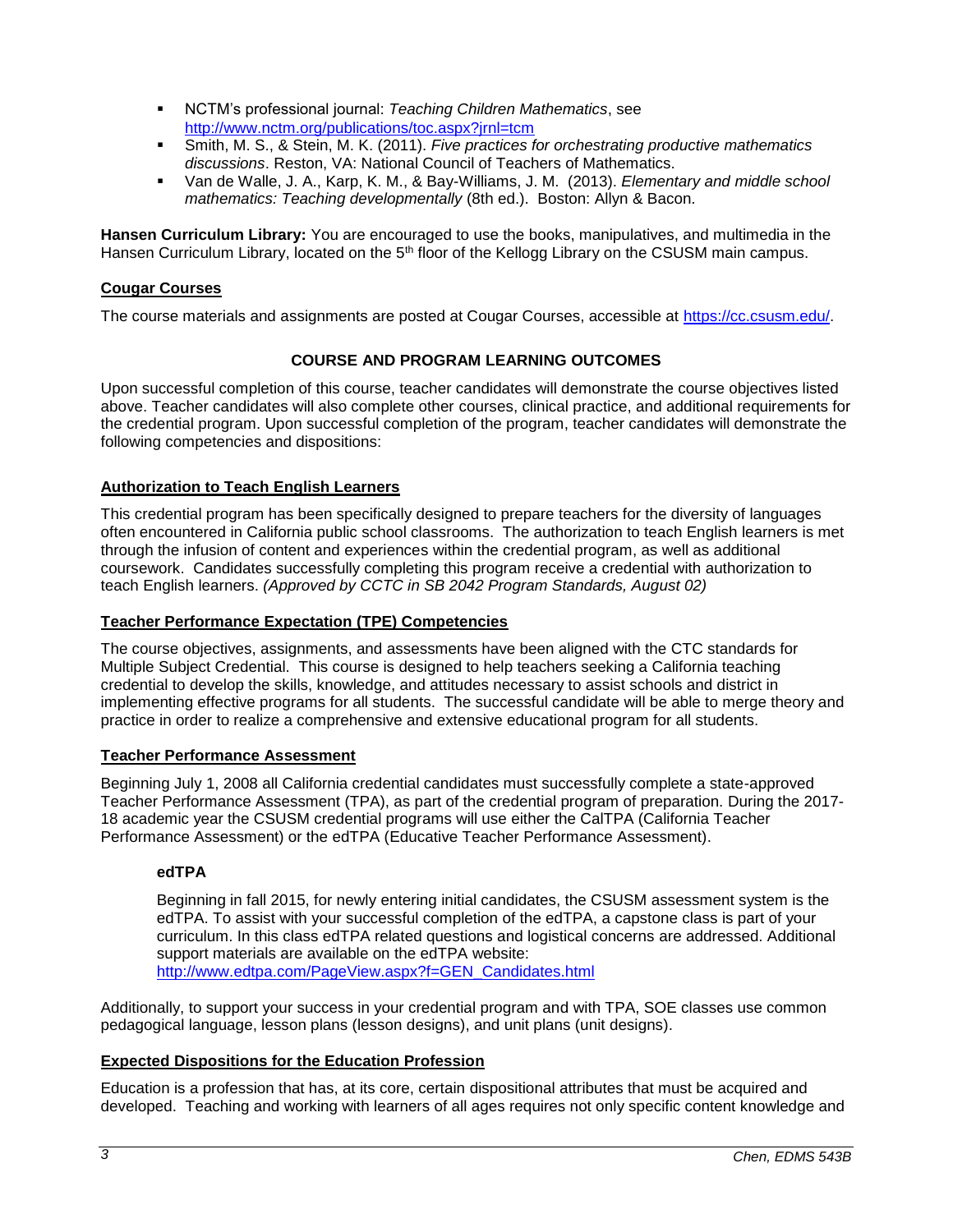pedagogical skills, but positive attitudes about multiple dimensions of the profession. The School of Education has identified six dispositions that must be evident in teacher candidates: social justice and equity, collaboration, critical thinking, professional ethics, reflective teaching and learning, and life-long learning. These dispositions have observable actions that will be assessed throughout the preparation program. For each dispositional element, there are three levels of performance - *unacceptable*, *initial target*, and *advanced target*. The description and rubric for the three levels of performance offer measurable behaviors and examples.

The assessment is designed to provide candidates with ongoing feedback for their growth in professional dispositions and includes a self-assessment by the candidate. The dispositions and rubric are presented, explained and assessed in one or more designated courses in each program as well as in clinical practice. Based upon assessment feedback candidates will compose a reflection that becomes part of the candidate's Teaching Performance Expectation portfolio. Candidates are expected to meet the level of *initial target* during the program.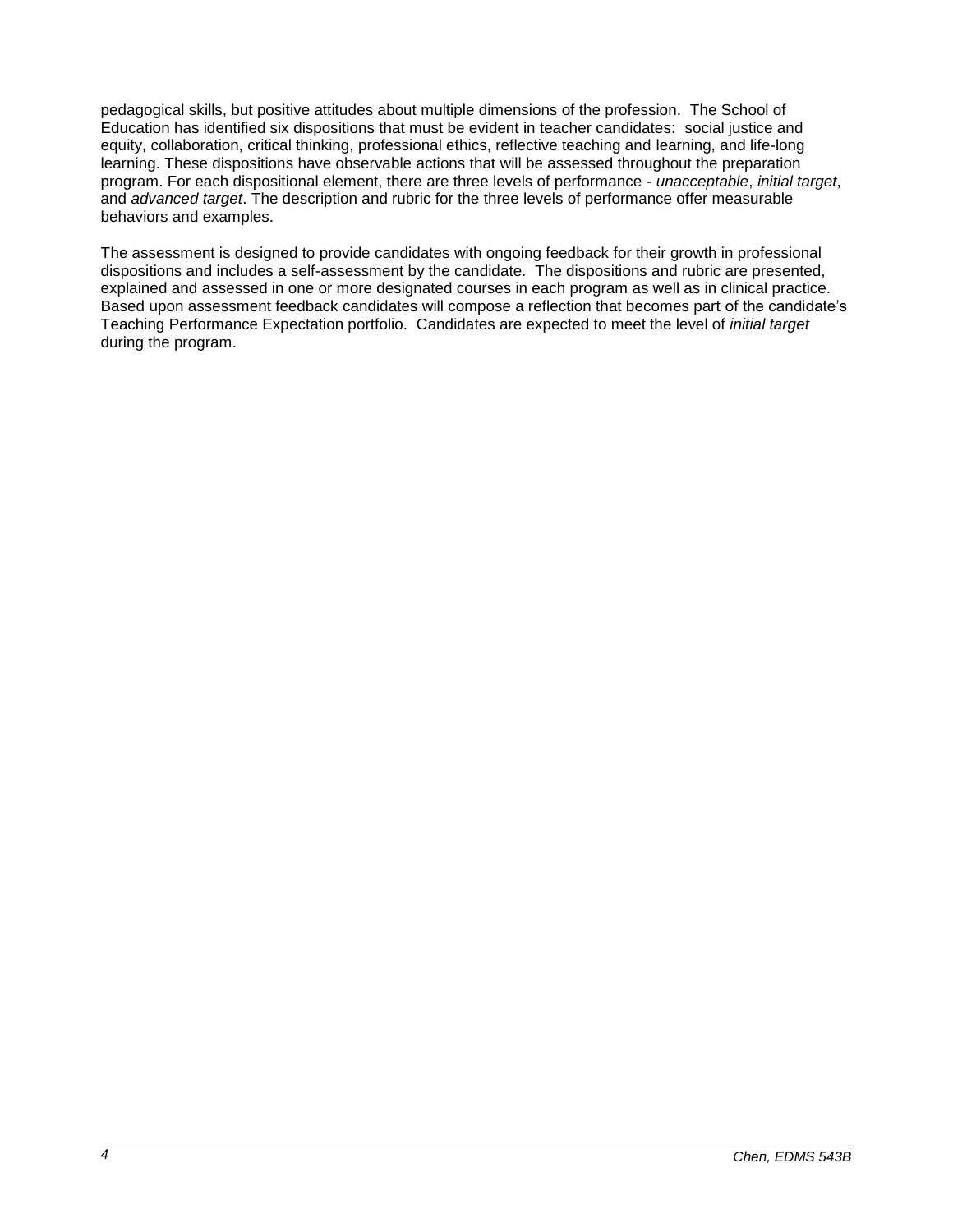# **TENTATIVE COURSE SCHEDULE/COURSE OUTLINE**

The dynamic nature of teaching and learning makes it hard to establish a set schedule. Please note that modifications will likely to occur at the discretion of the instructor.

| <b>Date</b> | <b>Session, Topics, &amp; Essential Questions</b>                                                               | <b>Reading &amp;</b>                        |
|-------------|-----------------------------------------------------------------------------------------------------------------|---------------------------------------------|
|             |                                                                                                                 | <b>Assignments</b>                          |
| 8/28        | 1. Building a math learning community                                                                           | Course syllabus                             |
|             | - What are characteristics of an effective math classroom?                                                      |                                             |
|             | - What is your relationship to math?                                                                            |                                             |
| 9/4         | Labor Day. No class.                                                                                            |                                             |
| 9/11        | 2. Students as young mathematicians in a community of learners                                                  | Kamii, ch 8-9                               |
|             | - What does it mean to "do mathematics"?                                                                        | <b>Math autobiography</b>                   |
|             | - Affective factors in learning                                                                                 | <b>Reflection 1</b>                         |
| 9/18        | - Understanding students' thinking in math: Clinical interviews<br>3. Challenging students with rich math tasks |                                             |
|             | - Different levels of cognitive demand of math tasks                                                            | Kamii, ch 1-3<br><b>Reflection 2</b>        |
|             | - MLA & learning centers                                                                                        |                                             |
|             | - Logico-mathematical knowledge (Piaget); student interactions                                                  |                                             |
|             | - Lesson design overview                                                                                        |                                             |
| 9/25        | 4. Lesson design: Teaching through problem solving                                                              | Van de Walle et al. ch                      |
|             | - The art of listening to students and asking good questions                                                    | 3&4                                         |
|             | - Designing problem-based lessons                                                                               | <b>Reflection 3</b>                         |
|             | - Lesson design workshop                                                                                        |                                             |
| 10/2        | 5. Online session: Unpacking California Common Core State Standards                                             | <b>Principles to Actions:</b>               |
|             |                                                                                                                 | pp. 1-57                                    |
| 10/9        | 6. Children's number sense: Intro to Cognitively Guided Instruction (CGI)                                       | Carpenter et al. (1996)                     |
|             | - What are some types and structures of math problems? How do students solve                                    | <b>Reflection 4</b>                         |
|             | problems? How do we help children develop number sense?                                                         | <b>Lesson draft for peer</b>                |
|             | Peer review of lesson drafts; sign up for lesson design conference                                              | review                                      |
| 10/16       | <b>MLA team 1 presentation</b><br>7. Developing understanding in computation                                    | Kamii, ch 4-7                               |
|             | - How do we help students develop a conceptual understanding of operations on                                   | <b>Reflection 5</b>                         |
|             | numbers?                                                                                                        |                                             |
|             | <b>MLA team 2 presentation</b>                                                                                  |                                             |
|             | Lesson design conference (1)                                                                                    |                                             |
| 10/23       | 8. Online session: Children's computation strategies                                                            | <b>MLA</b> (if ready)                       |
| 10/30       | 9. Using tools/technology for developing number sense and place-value                                           | Kamii, ch 12, 13                            |
|             | concepts                                                                                                        | <b>Reflection 6</b>                         |
|             | - How do we provide opportunities for hands-on explorations of mathematics?                                     | <b>Student Interview 1</b>                  |
|             | How can manipulatives help or fail to help children construct math ideas?                                       |                                             |
|             | <b>MLA team 3 presentation</b>                                                                                  |                                             |
|             | Lesson design conference (2)<br>10. Developing children's understanding of fractions                            |                                             |
| 11/6        | - How do we help students understand operations on fractions? What are the                                      | Empson (2011) ch 1-2<br><b>Reflection 7</b> |
|             | strengths and limitations of manipulatives for fraction concepts?                                               | <b>MLA</b> (if ready)                       |
|             | <b>MLA team 4 presentation</b>                                                                                  |                                             |
|             | Lesson design conference (3)                                                                                    |                                             |
| 11/13       | 11. Teaching for conceptual understanding: The case of algebraic thinking                                       | Carpenter et al. (2003)                     |
|             | - Children's understanding and misunderstanding of the equal sign.                                              | $ch2-3$                                     |
|             | - How can we improve children's relational understanding of math?                                               | <b>Reflection 8: equal</b>                  |
|             | <b>MLA team 5 presentation</b>                                                                                  | sign survey                                 |
|             | Lesson design conference (4)                                                                                    |                                             |
| 11/20       | 12. Online session: Differentiation                                                                             | Lesson design                               |
| 11/27       | 13. Assessment of students' thinking in mathematics                                                             | Boaler (2015)                               |
|             | - Assessment strategies and their purposes                                                                      | <b>Reflection 9</b>                         |
|             | - Rubrics and scoring                                                                                           |                                             |
|             | - edTPA Task 4                                                                                                  |                                             |
| 12/4        | 14. Equity and social justice in math education                                                                 | Boaler (2016)                               |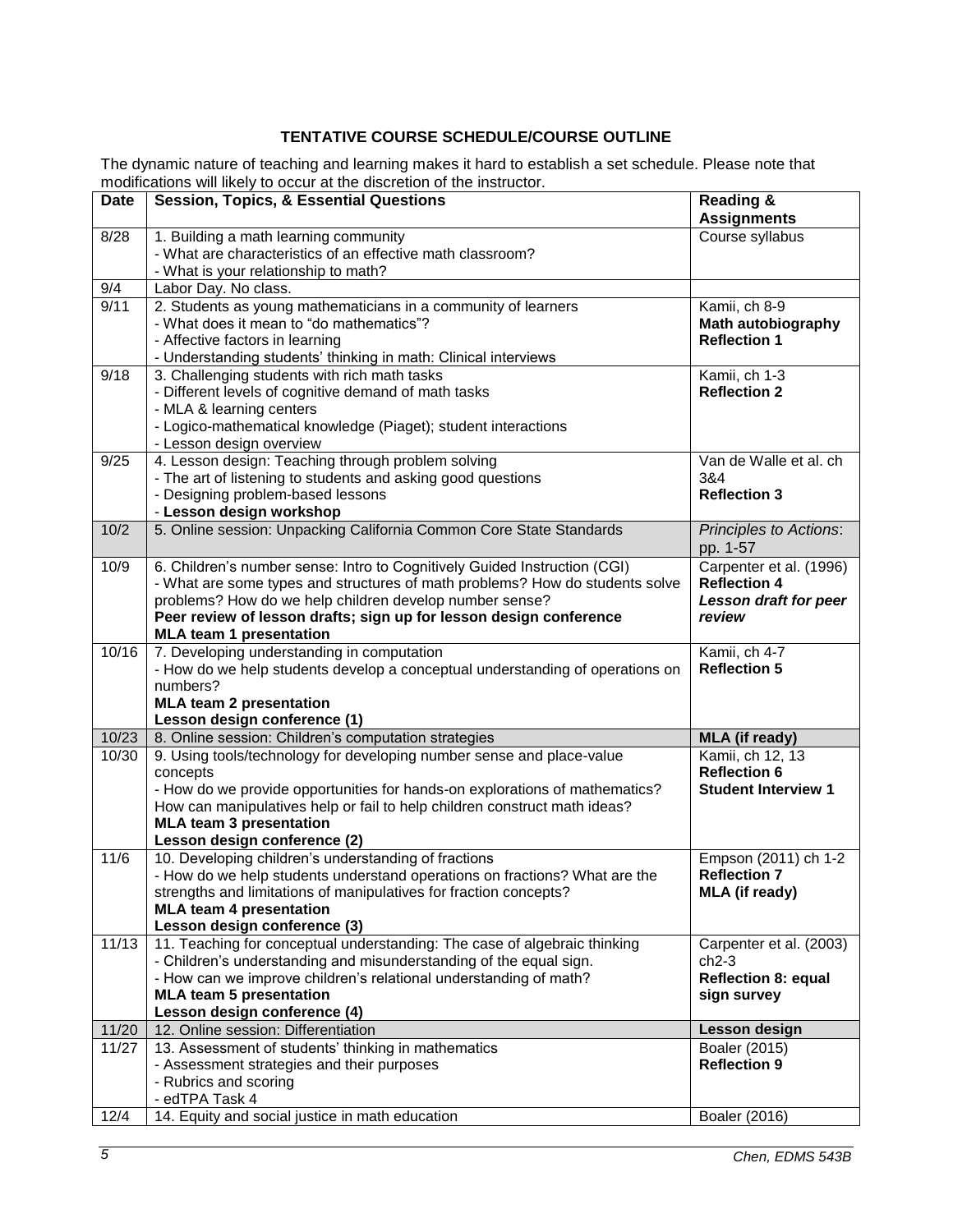- How does traditional math education preserve elite groups while denying other children access to powerful math? How is math education related to social justice?

Peterson (2006) **Reflection 10 Student interview 2 MLA (final date)**

# **COURSE REQUIREMENTS AND GRADED COURSE COMPONENTS**

Teaching and learning require engaged and reflective participants. It is essential that you prepare carefully for class, be ready to discuss readings and assignments thoughtfully, and actively participate in all class activities.

## **Course Assignments**

Here is a list of the assignments and requirements, followed by descriptions of each of them:

| <b>Assignment</b>                       | <b>Points</b> | <b>Due Date</b> |
|-----------------------------------------|---------------|-----------------|
| Mathematics autobiography               |               | 9/11            |
| Reflections                             | 20            | ongoing         |
| Clinical student interviews             | 20            | 10/30 & 12/4    |
| Lesson design                           | 15            | draft 10/9,     |
|                                         |               | revision 11/13  |
| Mathematics learning activity           | 20            | varies          |
| Online modules                          | 15            | varies          |
| Professional dispositions/participation | 10            | ongoing         |

*Mathematics Autobiography*—This assignment will not be graded but will count as part of your participation grade. This assignment has three components:

- (a) Make a drawing of what comes to mind when you think about mathematics (i.e., what mathematics is to you?). Provide a brief explanation of your drawing.
- (b) Define a mathematician. Write a one-paragraph definition. USE YOUR OWN WORDS AND DEFINITION. Do not use a dictionary or the Internet.
- (c) Write a 2-to-3-page reflection (double-spaced) on your experience in math. How would you describe your relationship to math? What is math to you? How did you feel when you did mathematics? Discuss your feelings about math and your perception of yourself as a math learner. Did you feel you were an active participant in your math classes, or you felt that you were mostly an outsider? Did you see personal meanings/purposes in math or just to get a grade and move on? If there has been a change in your view of math, please describe your old and new perspectives.

*Reflections*—Each week you will reflect on the readings, observations, or our class activities. You will submit a reflection *during class*. The focus will be on how you make sense of the information rather than a summary. The purpose of the reflections is to prepare you for class discussion and to reflect on your own experiences, beliefs, and theories about mathematics education. There will be time for discussion of the readings so it is imperative that you do the readings each week. The way in which you are asked to reflect may change week to week.

*Clinical Student Interviews* – The purpose is to gain insight into students' mathematical thinking and understanding, to learn how to effectively pose questions and interpret the meaning of students' responses, and to provide you with an opportunity to interact with students. You will conduct two clinical interviews. In each interview, you will assess a student's understanding of mathematics and problem solving skills. Interview protocols with sample problems are provided, but you are encouraged to use your own invention with instructor approval. You will pose mathematical problems/tasks for the student to solve. You will ask the student to explain his or her thinking, so you may gain insight into his or her mathematical understanding and strategies. For each interview, you need to submit a 2-to-3-page reflective report. Please also include the student's written work (if available). In addition, you may need to share/present your interview findings in class. See the Student Interview Guidelines and a sample interview report on Cougar Courses.

*Lesson Design*—You will design a *problem-based* math lesson. The lesson needs to focus on *student thinking* and *interaction* (Kamii, 2000). It needs to be aligned with Van de Walle's "teaching through problem solving" framework and requires a higher-level cognitive demand. *A lesson plan that does not promote*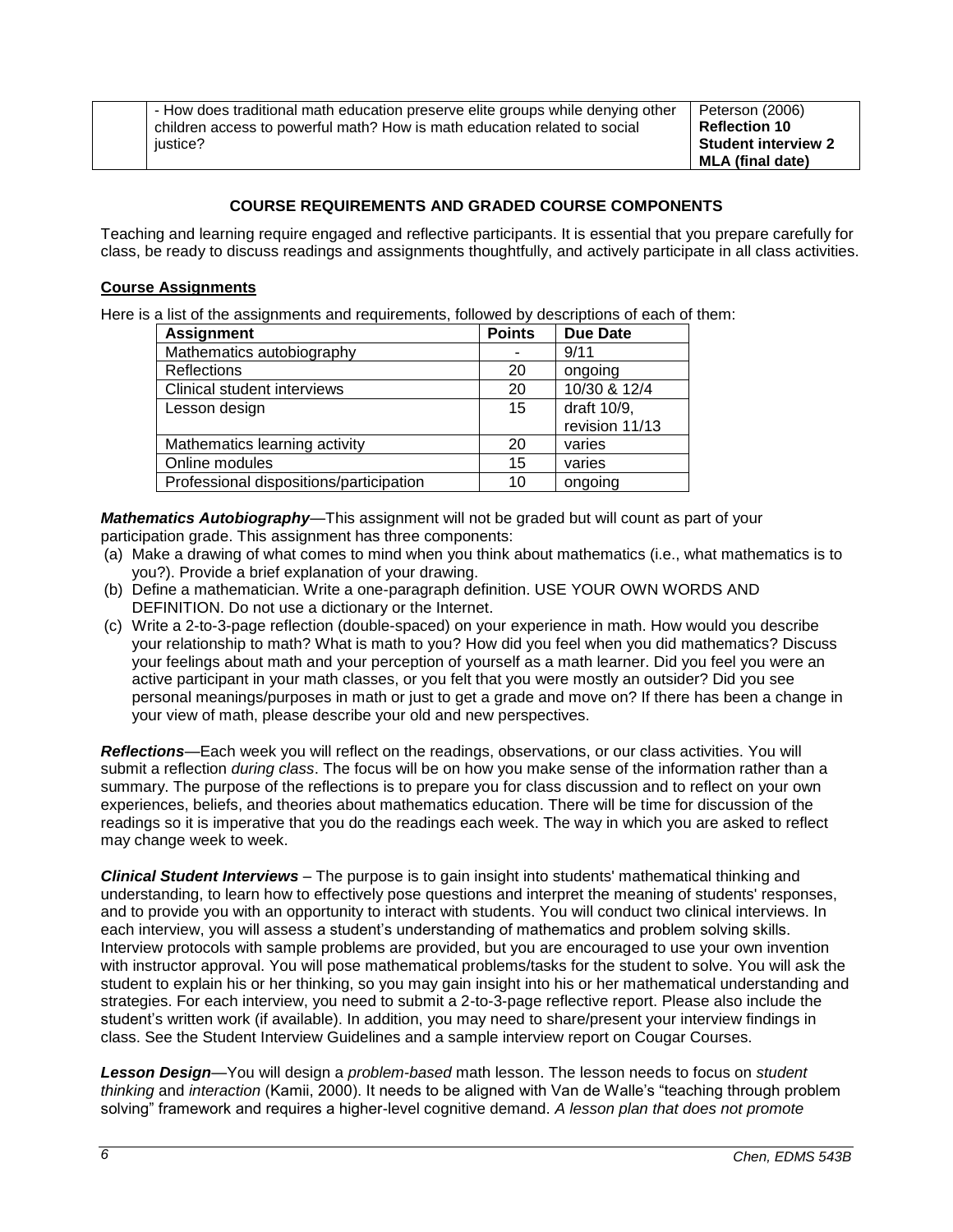*students' conceptual understanding or problem-solving skills will be returned*. You are strongly encouraged but not required to (1) implement the lesson in your practicum/clinical teaching classroom; (2) videotape the lesson implementation as it is a powerful means for an in-depth analysis of the effectiveness of the lesson and student learning.

*Mathematics Learning Activity (MLA)*. In the context of this course, a MLA is a math activity, task, game, problem, and so on that students can complete in 10-20 minutes. It is like a mini lesson or a component of a larger lesson or unit. You will select or design a MLA and conduct it with (a) your fellow teacher candidates AND (b) a group of students in your tutoring or clinical practice classroom. In other words, you will conduct your MLA twice— once in the EDMS class and once in an elementary school classroom. Given the short time frame of the course, you may or may not be able to practice your MLA in the EDMS class before you do it with kids.

Both Kamii's (2000) and Van de Walle, et al.'s (2013) books have many good math learning activities. You may also design your own activity. Your activity should be planned and/or adapted to show evidence of conceptual understanding or other higher-order thinking rather than merely memorization or procedures without understanding.

In the case of *(a) MLA in the 543 class*: We will get into MLA teams. Each team will have a date of presentation (see schedule above). You need to coordinate with your team members so that your MLAs will not be too similar. You will conduct your MLA with your peers that are not on the team in a learning center type format. For example, if your team has 5 members, there will be 5 math activities. Your team will set up 5 learning centers in our class. Each of you will conduct your activity at a learning center. The rest of the class will form into 5 groups, and they will rotate through the 5 learning centers/activities. It means that you have the opportunity to do your activity 5 times, and chances are you will modify the activity to meet the participants' needs. Each individual activity should take about 10 minutes (for your peer teacher candidates). Therefore, if the activity as the way it is described is too short or too long, you need to adapt it to fit the time frame.

In the case of *(b) teaching your MLA to a group of elementary school students*: you need to talk to the classroom teacher and find a group of students for your MLA. The "group" can be a small group (minimum of 4 students), a bigger group, or even the entire class. You will discuss with the classroom teacher and identify an appropriate MLA for the group of students. You need to videotape your MLA implementation and reflect on students' learning and interaction. This is a great means for improving your teaching; reviewing the video can usually help you see what you do not see during instruction. You will submit the video (for example, you may save your video in your Google Drive, YouTube, or Dropbox and submit a sharable link to the video). You will also submit a reflection paper.

*Online Modules*—There will be a few online sessions. You need to complete a learning module for each online session. The modules will be posted on Cougar Courses.

*Professional Dispositions & Participation*—You are expected to actively participate in in-class and online discussions, group work, presentations, and hands-on activities throughout the course. A positive professional disposition includes a willingness to consider and discuss new ideas objectively, curiosity, perseverance, and seriousness about improving one's self as a teacher. It can also include a sense of humor and social intelligence (e.g., the tact and ability to make others feel comfortable and to contribute).

## **Assignment Policy**

All assignments, requirements, due dates, and scoring rubrics will be available through Cougar Courses. You are responsible to track your grades and progress in the course. In order to successfully complete this course, all assignments must be completed at an acceptable level noted on assignment directions and rubrics. Each written assignment is expected to have a clear organizational presentation and be free of grammar, punctuation, or spelling errors. There will be a reduction in points for the above-mentioned errors. All assignments are due by 11 p.m. on the due date, unless specified otherwise. Reading reflections are typically due in class.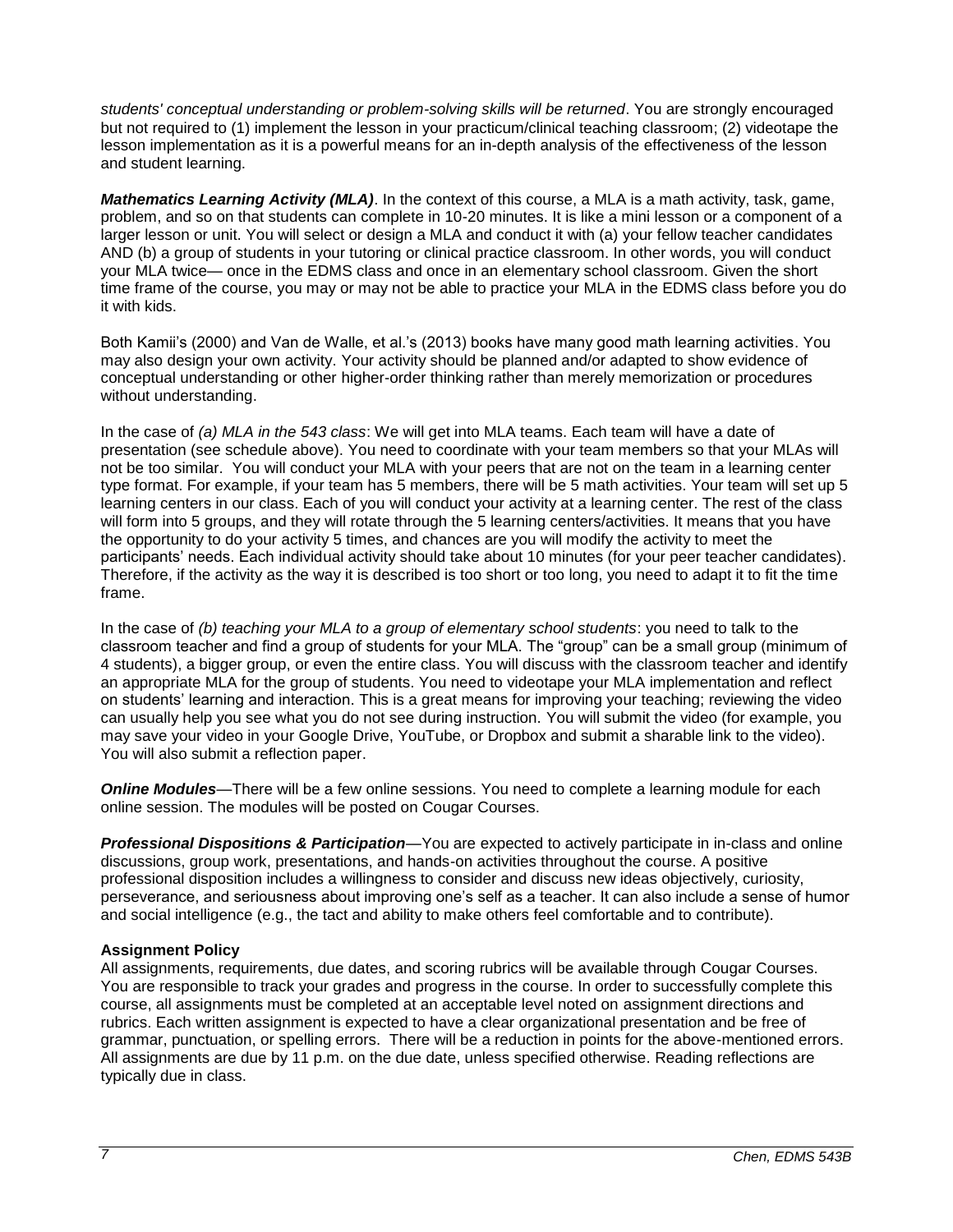## **Grading Standards**

Final grades are calculated on the standard of:

| A: 93% - 100% | A-: 90% - 92%       | B+: 8 |
|---------------|---------------------|-------|
| B-: 80% - 82% | $C_{+}$ : 77% - 79% | C: 73 |
| D: 60% - 69%  | F: below 60         |       |

A: 93% - 100% A-: 90% - 92% B+: 87% - 89% B: 83% - 86% B-: 80% - 82% C+: 77% - 79% C: 73% - 76% C-: 70% - 72%

Failure to complete this course with a grade of C+ or higher will prohibit a teacher candidate from continuing the teaching credential program.

### **Final Exam Statement**

There will be no final exam.

### **School of Education/Course Attendance Policy**

Due to the dynamic and interactive nature of courses in the School of Education, all candidates are expected to attend all classes and participate actively. At a minimum, candidates must attend more than 80% of class time, or s/he may not receive a passing grade for the course at the discretion of the instructor. Individual instructors may adopt more stringent attendance requirements. Should the candidate have extenuating circumstances, s/he should contact the instructor as soon as possible. *(Adopted by the COE Governance Community, December, 1997).*

**This course:** Teacher education is a professional preparation program. Therefore, candidates missing more than one class session cannot earn an A or A-. Candidates missing more than two class sessions cannot earn a B or B+. Candidates missing more than three classes cannot earn a C+. Arriving late or leaving early by more than 20 minutes counts as an absence. Notifying the instructor does not constitute an excuse. All assignments must be turned in on due date even in case of an absence.

### **Policy on Late/Missed Work**

*Late assignment*: There will be 10% deduction for being one day late, 20% deduction two days late, and 30% deduction three days late. After three days, no assignments will be accepted. If extraordinary circumstances occur, please contact the instructor BEFORE the deadline.

## **GENERAL CONSIDERATIONS**

## **CSUSM Academic Honesty Policy**

Students will be expected to adhere to standards of academic honesty and integrity, as outlined in the Student Academic Honesty Policy. All assignments must be original work, clear and error-free. All ideas/material that are borrowed from other sources must have appropriate references to the original sources. Any quoted material should give credit to the source and be punctuated accordingly.

Academic Honesty and Integrity: Students are responsible for honest completion and representation of their work. Your course catalog details the ethical standards and penalties for infractions. There will be zero tolerance for infractions. If you believe there has been an infraction by someone in the class, please bring it to the instructor's attention. The instructor reserves the right to discipline any student for academic dishonesty, in accordance with the general rules and regulations of the university. Disciplinary action may include the lowering of grades and/or the assignment of a failing grade for an exam, assignment, or the class as a whole.

Incidents of Academic Dishonesty will be reported to the Dean of Students. Sanctions at the University level may include suspension or expulsion from the University.

Refer to the full Academic Honesty Policy at: [http://www.csusm.edu/policies/active/documents/Academic\\_Honesty\\_Policy.html](http://www.csusm.edu/policies/active/documents/Academic_Honesty_Policy.html)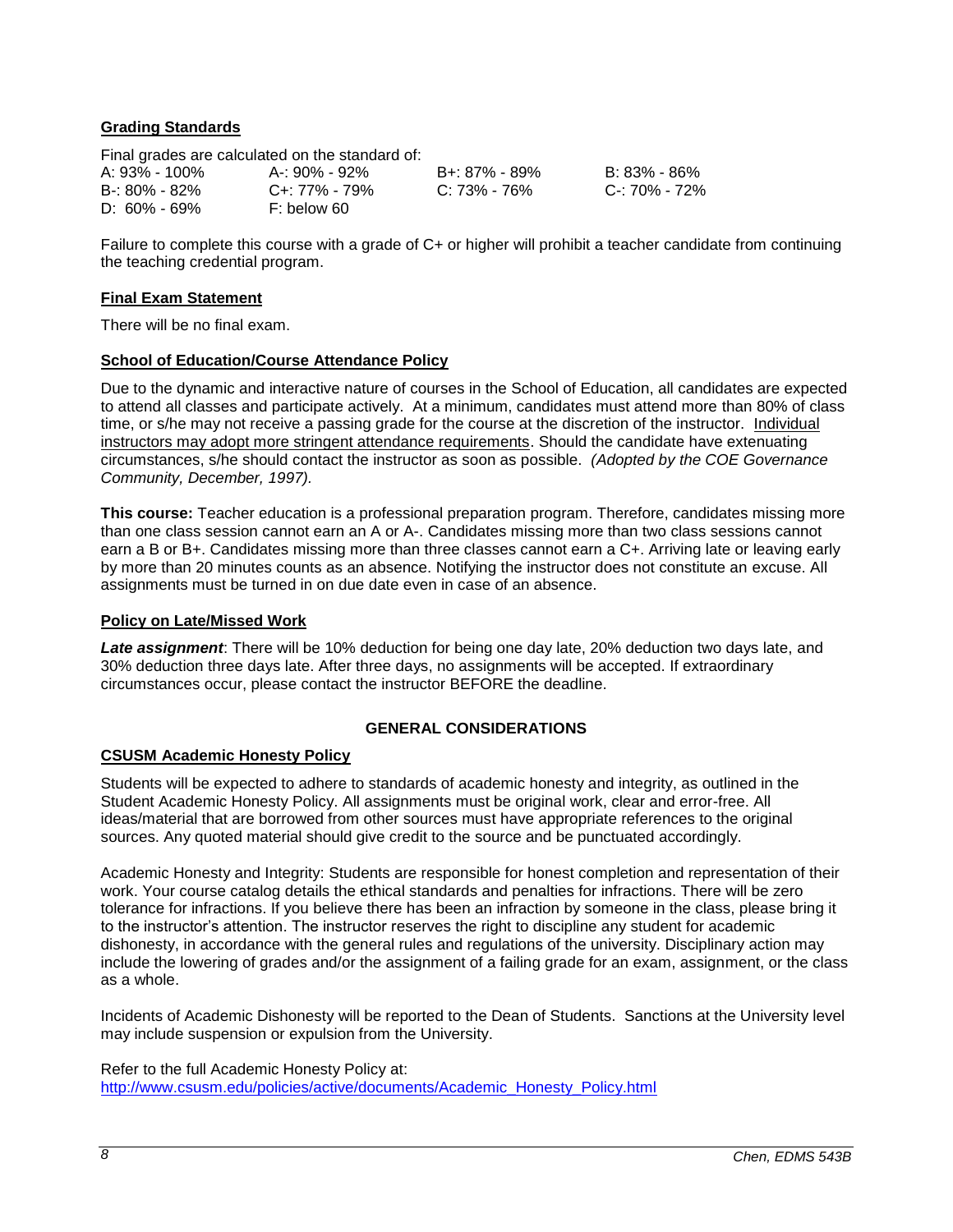## **Plagiarism**

As an educator, it is expected that each candidate (course participant) will do his/her own work, and contribute equally to group projects and processes. Plagiarism or cheating is unacceptable under any circumstances. If you are in doubt about whether your work is paraphrased or plagiarized see the Plagiarism Prevention for Students website [http://library.csusm.edu/plagiarism/index.html.](http://library.csusm.edu/plagiarism/index.html) If there are questions about academic honesty, please consult the University catalog.

### **Students with Disabilities Requiring Reasonable Accommodations**

Students with disabilities who require reasonable accommodations must be approved for services by providing appropriate and recent documentation to the Office of Disabled Student Services (DSS). This office is located in Craven Hall 4300, and can be contacted by phone at (760) 750-4905, or TTY (760) 750- 4909. Students authorized by DSS to receive reasonable accommodations should meet with their instructor during office hours or, in order to ensure confidentiality, in a more private setting.

### **Credit Hour Policy Statement**

Per the University Credit Hour Policy, students are expected to spend a minimum of 6 hours outside of the classroom each week because this is a 3-unit course. The course has a few online sessions. The online tasks are designed to reflect an appropriate amount of time needed for the course credit.

### **All University Writing Requirement**

The CSUSM writing requirement of 2500 words is met through the completion of course assignments. Therefore, all writing will be looked at for content, organization, grammar, spelling, and format. For this class please use APA Manual, 6th edition (see a guide at [http://owl.english.purdue.edu/owl/section/2/10/\)](http://owl.english.purdue.edu/owl/section/2/10/).

### **Necessary Technical Competency Required of Students**

This course has a few online sessions. To successfully complete online activities, you need to use Cougar Courses (download course documents, watch presentations and videos, upload your assignments, post discussion responses and reply to peers' posts, join online chats, etc.). You need to use e-mail effectively and know how to attach files. It is best that you know how to make minor configuration changes in a Web browser (change font sizes, open and close tabs, allow or disable pop-ups and plug-ins, enable Cookies and JavaScript, etc.). In addition, you are expected to use office applications (such as a word processor, a presentation tool, a spreadsheet tool, an image viewer, a PDF reader, etc.), engage in collaboration and file sharing (such as Dropbox and/or Google Drive & Apps), and apply Web literacy skills (conduct an effective search with a search engine, evaluate trustworthiness of web content, understand copyrights). Lastly, you may need to troubleshoot basic hardware and software problems.

## **Contact Information for Technical Support Assistance**

If you need any technical support, contact IITS Student Help Desk: [http://www.csusm.edu/sth/.](http://www.csusm.edu/sth/)

## **Electronic Communication Protocol**

Electronic correspondence is a part of your professional interactions. If you need to contact the instructor, email is often the easiest way to do so. It is my intention to respond to all received e-mails in a timely manner. Please be reminded that e-mail and on-line discussions are a very specific form of communication, with their own nuances and etiquette. For instance, electronic messages sent in all upper case (or lower case) letters, major typos, or slang, often communicate more than the sender originally intended. With that said, please be mindful of all e-mail and on-line discussion messages you send to your colleagues, to faculty members in the School of Education, or to persons within the greater educational community. All electronic messages should be crafted with professionalism and care.

Things to consider:

- Would I say in person what this electronic message specifically says?
- How could this message be misconstrued?
- Does this message represent my highest self?
- Am I sending this electronic message to avoid a face-to-face conversation?